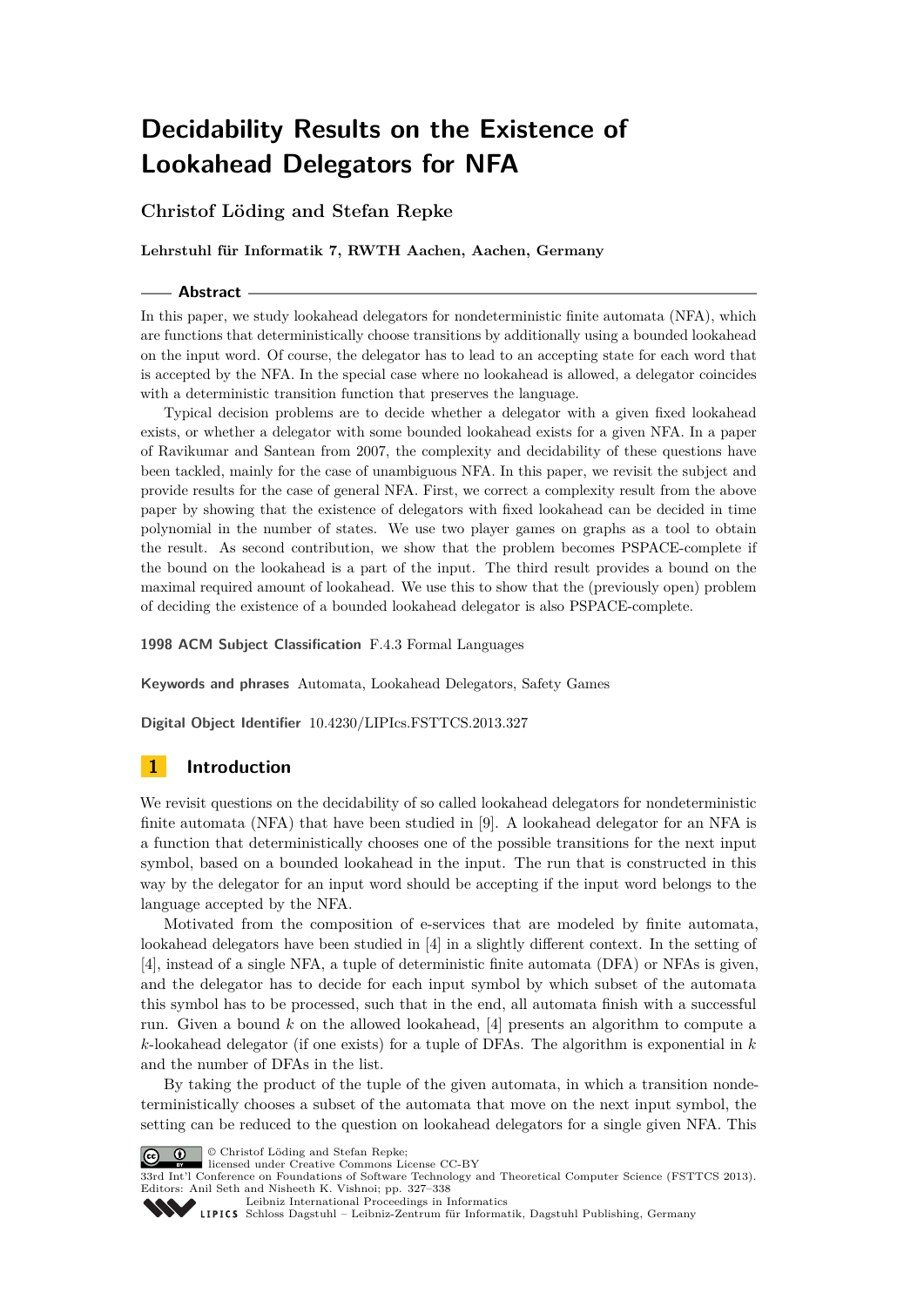version of the problem has been analyzed in [\[9\]](#page-11-0). There are two main questions concerning the existence of lookahead delegators. For a given bound *k* on the lookahead, the decidability of the existence of a *k*-lookahead delegator is clear, because there are only finitely many possible candidates for a given NFA. So, for a given (or a fixed) *k*, the main question is the complexity of deciding the existence of a *k*-lookahead delegator (and computing one if it exists). If the bound is not given, the question is whether there exists some *k* such that a given NFA has a *k*-lookahead delegator.

In this paper, we will reconsider the three versions of the decision problem that were defined in [\[9,](#page-11-0) Section 4]:

- a) *k*-DELEGATOR for a fixed number  $k \in \mathbb{N}$ : decide for a given NFA A whether A has a *k*-lookahead delegator.
- b) DELEGATOR: decide for a given NFA  $\mathcal A$  and  $k \in \mathbb N$  whether  $\mathcal A$  has a  $k$ -lookahead delegator.
- c) BOUNDED-DELEGATOR: decide for a given NFA  $\mathcal A$  whether  $\mathcal A$  has a bounded lookahead delegator.

These problems have been solved for the restricted case of unambiguous NFAs in [\[9,](#page-11-0) Theorems 2 to 4. A polynomial time algorithm is given for *k*-DELEGATOR, DELEGATOR is shown to be in co-NP, and BOUNDED-DELEGATOR is shown to be in PSPACE.

We study these problems here for the case of general NFAs. Our main contributions are as follows. We provide an algorithm that decides *k*-Delegator in time polynomial in the number of states of a given NFA (and computes a *k*-lookahead delegator, if one exists) where *k* and the input alphabet are fixed. This generalizes [\[9,](#page-11-0) Theorem 2] from unambiguous to arbitrary  $NFAs<sup>1</sup>$  $NFAs<sup>1</sup>$  $NFAs<sup>1</sup>$  As a main tool, we use two person games on graphs. This formulation of the problem yields a simple algorithm and correctness proof.

We furthermore show that the more general problem DELEGATOR, where the allowed lookahead *k* is a part of the input, is PSPACE-complete. The algorithm that runs in polynomial space is different from the one based on games for a fixed *k*, which is exponential in *k* and thus doubly exponential in the binary representation of *k*.

Finally, we prove that if an NFA  $\mathcal A$  has a  $k$ -lookahead delegator for some  $k$ , then it also has a *K*-lookahead delegator for a bound *K* that is singly exponential in the size of A. This shows the decidability of the problem BOUNDED-DELEGATOR which was left open in [\[9\]](#page-11-0) and in [\[4\]](#page-11-1). In combination with the result for DELEGATOR, we also obtain PSPACE-completeness of this problem.

The remainder of the paper is structured as follows. Section [2](#page-1-1) introduces basic terminology and results for later use. Then, in Sections [3,](#page-3-0) [4](#page-7-0) and [5,](#page-9-0) we present solutions to the three problems *k*-DELEGATOR, DELEGATOR, and BOUNDED-DELEGATOR, respectively.

## <span id="page-1-1"></span>**2 Preliminaries**

Let  $\mathbb{N} = \{0, 1, \ldots\}$  be the set of non-negative integers. By |*S*|, we denote the cardinality of a set *S*. An *alphabet*  $\Sigma$  is a finite set of symbols. For  $i \in \mathbb{N}$ ,  $\Sigma^i$  denotes the set of all sequences of  $\Sigma$ -symbols of length *i*. An element  $w \in \Sigma^i$  is called a *word* and  $|w| = i$  is its length. The *empty word*, denoted by  $\varepsilon$ , is the unique word of length  $|\varepsilon| = 0$ . Let  $\Sigma^{\leq k} = \bigcup_{i=0}^{k} \Sigma^{i}$  for  $k \in \mathbb{N}$ and  $\Sigma^* = \bigcup_{i=0}^{\infty} \Sigma^i$ . A subset  $L \subseteq \Sigma^*$  is called a *language*. For languages  $L_1, L_2 \subseteq \Sigma^*$ , let *L*<sub>1</sub>*L*<sub>2</sub> = {*w*<sub>1</sub>*w*<sub>2</sub> | *w*<sub>1</sub> ∈ *L*<sub>1</sub> ∧ *w*<sub>2</sub> ∈ *L*<sub>2</sub>} be their concatenation.

<span id="page-1-0"></span>We note here that this corrects an error of [\[9,](#page-11-0) Theorem 5], which states that the problem is PSPACE-hard for arbitrary NFAs. The proof uses a reduction from an inclusion problem of the form  $L(\mathcal{A}) \subseteq L_0$  for a fixed language *L*<sup>0</sup> and an NFA A. However, this problem is not PSPACE-hard.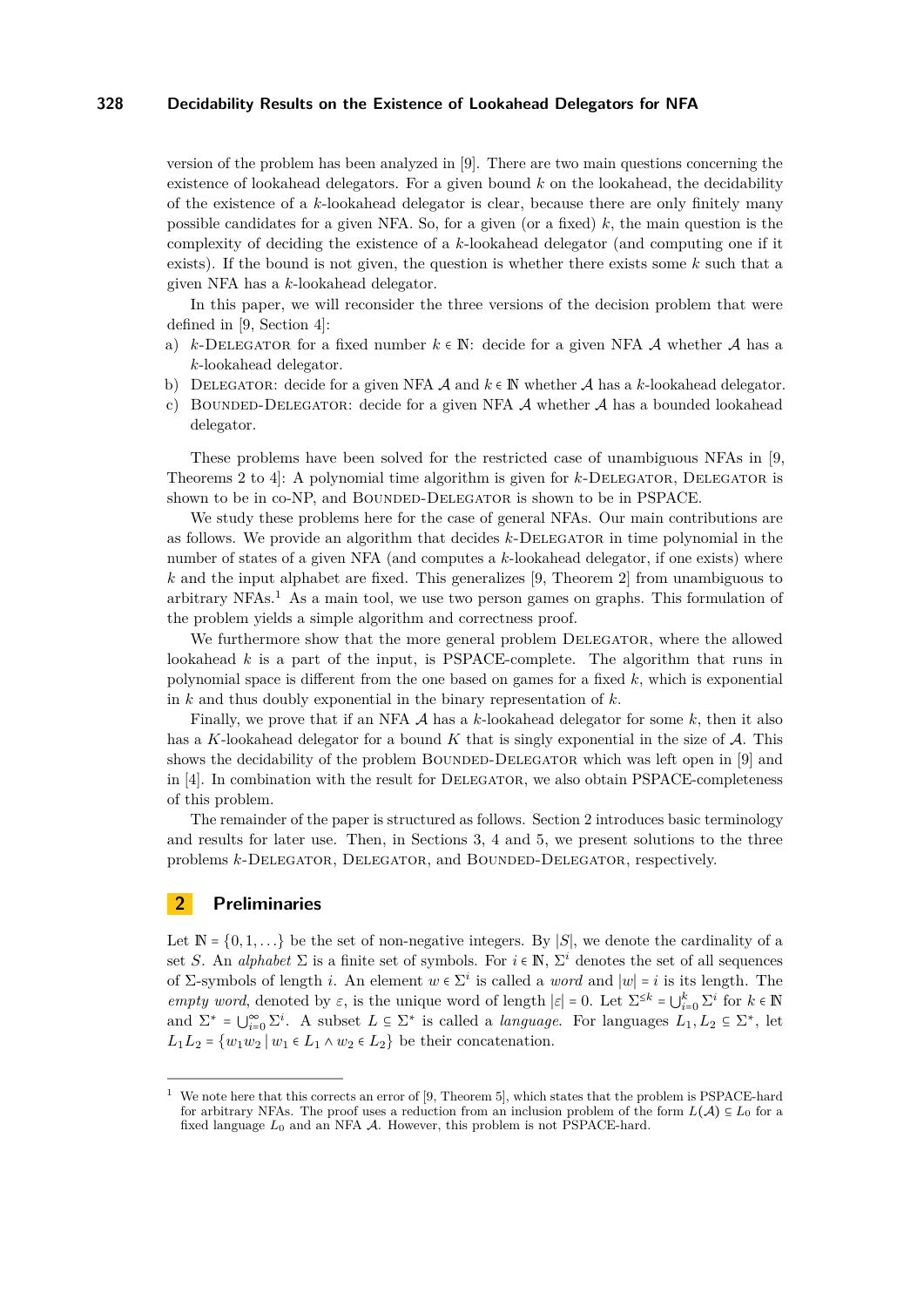<span id="page-2-1"></span>

<span id="page-2-3"></span>

| w              | $(aw)^{-1}L_0$          | $w^{-1}L_0$             | $w^{-1}L_1$    |
|----------------|-------------------------|-------------------------|----------------|
| $\varepsilon$  | $L_0 \cup L_1$          | $L_0$                   | $L_1$          |
| $\overline{a}$ | $L_0\cup L_1\cup L_2$   | $L_0 \cup L_1$          | L <sub>2</sub> |
| aa             | $L_0 \cup L_1 \cup L_2$ | $L_0 \cup L_1 \cup L_2$ | $L_0$          |
| ab             | $L_{\rm 2}$             | $L_2$                   | $L_2$          |
| b              | $L_2$                   | $L_2$                   | $L_{2}$        |

**(b)** Left quotients of A (correct choices of the successor according to Lemma [3](#page-3-1) are underlined)



**Automata.** A *nondeterministic finite automaton* (*NFA* for short)  $A = (Q, \Sigma, \Delta, q_0, F)$ consists of a finite set of states *Q*, an alphabet  $\Sigma$ , a transition relation  $\Delta \subseteq Q \times \Sigma \times Q$ , and an initial state  $q_0 \in Q$  as well as a set  $F \subseteq Q$  of accepting states. For a given input word  $w \in \Sigma^*$ , a *run* starting in  $q_0$  is a sequence  $q_0q_1 \cdots q_{|w|}$  of states such that  $(q_{i-1}, a_i, q_i) \in \Delta$  for each  $i \in \{1, \ldots, |w|\}$  where  $w = a_1 \cdots a_{|w|}$ . We say that A *accepts*  $w$  if it has an *accepting* run from *q*<sub>0</sub>, i.e., with last state accepting:  $q_{|w|}$  ∈ *F*. The language  $L(A) \subseteq \Sigma^*$  consists of those words that are accepted by A.

For the rest of the paper, let  $\mathcal{A} = (Q, \Sigma, \Delta, q_0, F)$  be an NFA. We assume that each state  $q \in Q$  is reachable from  $q_0$  and that each state has at least one outgoing transition for each letter (missing transitions can be added to a sink state).

**Lookahead Delegators.** A *k*-delegator has to choose a transition from  $\Delta$  deterministically by looking ahead on the next k input symbols. It is further required to still accept  $L(\mathcal{A})$ .

<span id="page-2-0"></span>**► Definition 1.** For  $k \in \mathbb{N}$ , a *k*-lookahead delegator for A (or *k*-delegator for short) is a function  $f: Q \times \Sigma \Sigma^{\leq k} \to Q$  such that

- a)  $(q, a, f(q, aw)) \in \Delta$  for each  $q \in Q$ ,  $a \in \Sigma$ , and  $w \in \Sigma^{\leq k}$ , and
- b)  $f^*(q_0, w) \in F$  for each  $w \in L(\mathcal{A})$ , where we define  $f^* : Q \times \Sigma^* \to Q$  as follows: for  $w = a_0 \cdots a_{|w|}$ , let  $q_i = f(q_{i-1}, a_i \cdots a_{\min(|w|, i+k)})$  for  $0 < i \le |w|$ , and let  $f^*(q_0, w) = q_{|w|}$ .

Note that our notion of *k*-lookahead follows [\[4,](#page-11-1) [3\]](#page-11-3) by counting the additional lookahead whereas in [\[9\]](#page-11-0), this is understood as  $(k+1)$ -lookahead as they count the current input symbol as a part of the lookahead. Hence, in the setting of Definition [1,](#page-2-0) a 0-lookahead delegator for an NFA can be identified with a deterministic subset of the transitions such that the same language is accepted. We say that A *has a bounded lookahead delegator* if it has a *k*-lookahead delegator for some  $k \in \mathbb{N}$ .

<span id="page-2-2"></span>**Example 2.** For the alphabet  $\Sigma = \{a, b\}$ , consider the NFA A depicted in Figure [1a](#page-2-1) which accepts the language  $L(\mathcal{A}) = \{aa\} \cup \Sigma^* \{b,aaa\}$ . The only nondeterministic choice of a transition is at state  $q_0$  for symbol *a*. A function  $f: Q \times \Sigma \Sigma^{\leq 2} \to Q$  is a 2-delegator for A if  $f(q_0, aa) = q_1$  and  $f(q_0, aaa) = q_0$ . For all other cases, it suffices that *f* is consistent with  $\Delta$ , i.e.,  $(q_0, a, f(q_0, aw)) \in \Delta$  for  $w \in \Sigma^{\leq 2}$ . Example [4](#page-3-2) will justify why this yields a 2-delegator.

**Left Quotients.** For  $u \in \Sigma^*$  and  $L \subseteq \Sigma^*$ , let  $u^{-1}L = \{v \in \Sigma^* \mid uv \in L\}$  be the *left quotient* of *u* with *L*. This is the language containing each word that completes *u* to a word in *L*. Note that the composition of left quotients can be written as concatenation:  $v^{-1}(u^{-1}L) = (uv)^{-1}L$ . Further, we abbreviate  $L = L(\mathcal{A})$  and  $L_q = L(\mathcal{A}_q)$  for the language of  $\mathcal A$  where  $q$  is taken as the initial state.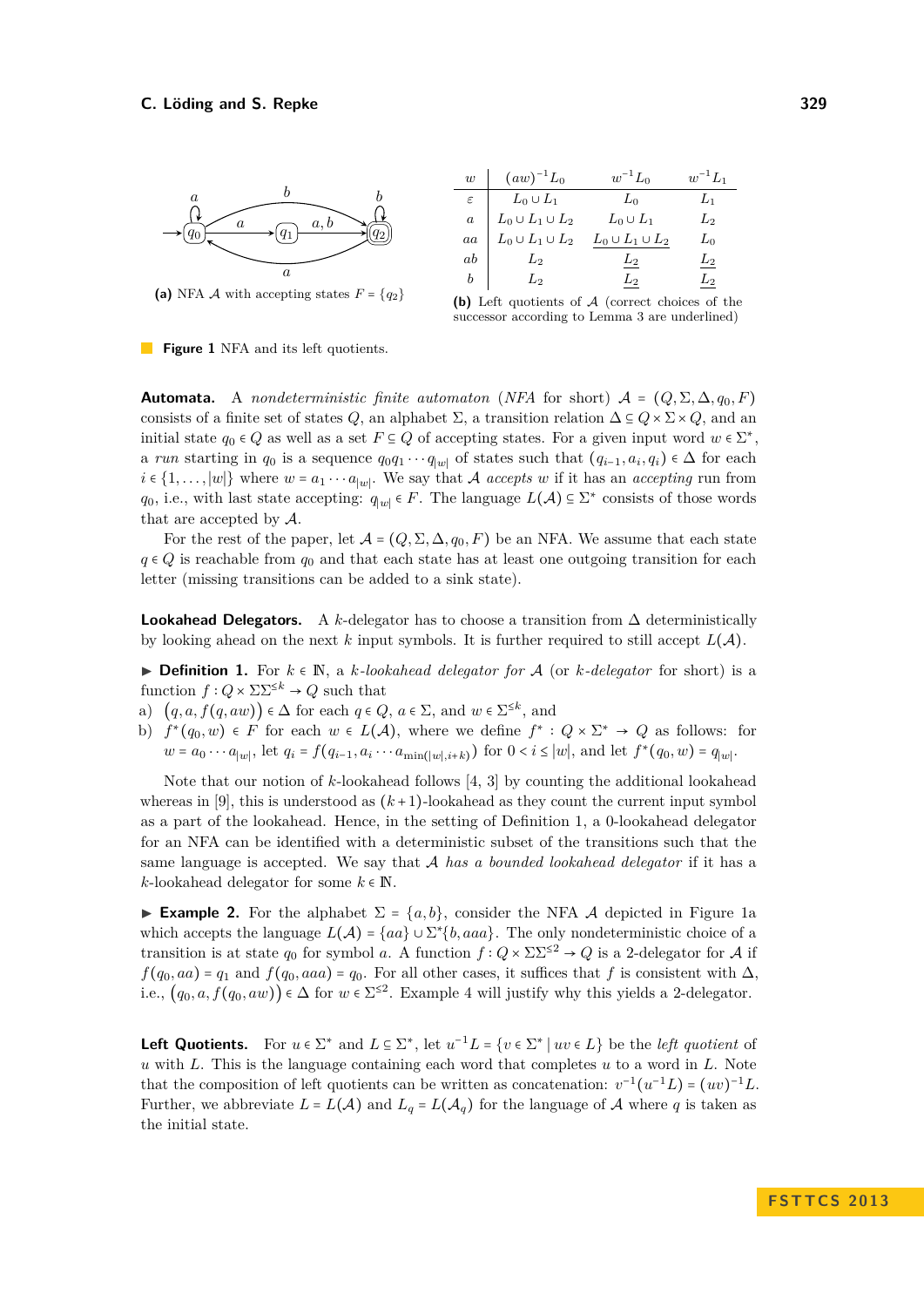We now present a technical lemma that occurs as a key ingredient in the proofs and algorithms of the following three sections. A similar statement can be found in [\[9,](#page-11-0) Lemma 7] using a notion called blindness. It gives a language-theoretical characterization of the main property a *k*-delegator has to fulfill when it selects a transition. That is, whenever an *a*-successor *p* has to be chosen for some lookahead *w* and state *q*, then  $(aw)^{-1}L_q = w^{-1}L_p$ , i.e.,  $awv \in L_q$  iff  $wv \in L_p$  for all  $v \in \Sigma^*$ . Note that the inclusion  $(aw)^{-1}L_q \supseteq w^{-1}L_p$  holds generally, since  $(q, a, p) \in \Delta$ .

<span id="page-3-1"></span>► **Lemma 3.** A *has a k*-delegator iff there exists a set  $Q' \subseteq Q$  such that  $q_0 \in Q'$  *and for each*  $q \in Q'$ ,  $a \in \Sigma$ ,  $w \in \Sigma^k$ , there exists  $p \in Q'$  such that  $(q, a, p) \in \Delta$  and  $(aw)^{-1}L_q = w^{-1}L_p$  hold.

**Proof.** For the direction from left to right, let *f* be a *k*-delegator and *Q*′ be the set of states reachable by *f* from  $q_0$  with full lookahead, i.e., the smallest set such that  $q_0 \in Q'$ and  $f(q, aw) \in Q'$  for each  $q \in Q'$ ,  $a \in \Sigma$ , and  $w \in \Sigma^k$ . For a contradiction, assume there are  $q \in Q'$ ,  $a \in \Sigma$ , and  $w \in \Sigma^k$  such that  $(aw)^{-1}L_q \neq w^{-1}L_p$  for all  $p \in Q'$  with  $(q, a, p) \in \Delta$ . Since *q* is reachable from  $q_0$ , fix a word  $u \in \Sigma^*$  such that *f* leads to *q* and assume w.l.o.g. that *q* is the first state on that run with the above property. Let  $p = f(q, aw)$ . Then, there is a word  $v \in (aw)^{-1}L_q \setminus w^{-1}L_p$ , i.e.,  $awv \in L_q$  but  $wv \notin L_p$ . Hence, we have that  $f^*(q_0, uawv) = f^*(q, awv) = f^*(p, wv) \notin F$  whereas  $uawv \in L$  in contradiction to the definition of a *k*-delegator.

For the other direction, we construct a *k*-delegator *f* from a set *Q*′ with the above properties. For each  $q \in Q$ ,  $a \in \Sigma$ , and  $w \in \Sigma^{\leq k}$ , we set  $f(q, aw) = p$  as follows.

- a) If  $|w| = k$  and  $q \in Q'$ , then  $p \in Q'$  becomes some state such that  $(q, a, p) \in \Delta$  and  $(aw)^{-1}L_q = w^{-1}L_p$  as directly guaranteed by the property.
- b) If  $|w| < k$  and  $aw \in L_q$ , then there is an *a*-successor  $p \in Q$  of  $q$  such that  $w \in L_p$ .
- c) If  $|w|$  < *k* and  $aw \notin L_q$ , then fix some arbitrary *a*-successor  $p \in Q$  of *q*.

Note that the case ∣*w*∣ = *k* and *q* ∉ *Q*′ cannot occur due to the above property. It easily follows by the definition of  $f^*$  that  $f^*(q_0, v) \in F$  if  $v \in L$ . Hence,  $f$  is a  $k$ -delegator for  $\mathcal{A}$ .

<span id="page-3-2"></span> $\triangleright$  **Example 4.** Let us reconsider the NFA  $\mathcal A$  of Example [2](#page-2-2) from the perspective of Lemma [3.](#page-3-1) Since *q*<sup>0</sup> is the initial state, a set *Q*′ satisfying the property of Lemma [3](#page-3-1) must contain *q*0. The only nondeterministic choice happens at  $q_0$  with letter *a*. The two *a*-successors of  $q_0$ are  $q_0$  itself and  $q_1$ . The left quotients that are relevant for Lemma [3](#page-3-1) are listed in Figure [1b](#page-2-3) for some example words *w*, where  $L_i$  stands for  $L_{q_i}$ . For  $w = \varepsilon$ , one can see that neither the language  $w^{-1}L_0$  nor  $w^{-1}L_1$  is equivalent to  $(aw)^{-1}L_0$  which indicates, according to Lemma [3,](#page-3-1) that there is no 0-delegator for A. The row for  $w = a$  shows analogously that there is also no 1-delegator. When the lookahead is increased to 2, then the condition of Lemma [3](#page-3-1) is finally fulfilled. For  $w = aa$ , the left quotients are the same if and only if a delegator chooses *q*<sup>0</sup> as *a*-successor of *q*0. The remaining two lines show that the choice does not matter for  $w \in \{ab, b\}.$ 

# <span id="page-3-0"></span>**3 Fixed Lookahead**

In this section, we present for an arbitrary fixed number  $k \in \mathbb{N}$  an algorithm for the problem  $k$ -DELEGATOR, which is to decide the existence of a  $k$ -delegator for a given NFA  $\mathcal A$  (and to compute such a delegator if it exists). The special case 0-Delegator corresponds to deciding whether the NFA  $\mathcal A$  can be turned into an equivalent DFA just by removing transitions of the NFA. The polynomial time decidability of this very problem has already been mentioned in the survey article [\[2,](#page-11-4) Theorem 15] without a proof.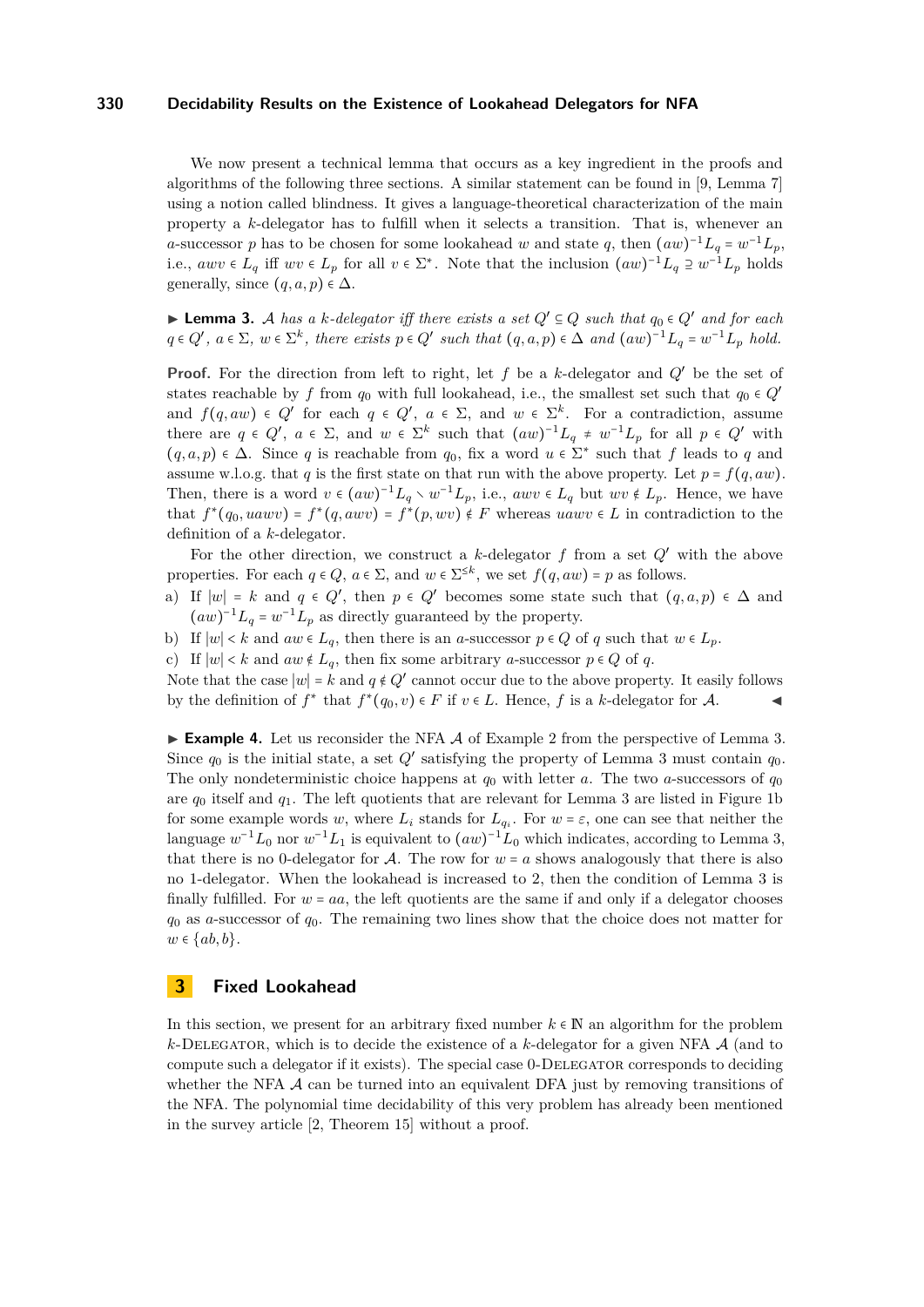### **C. Löding and S. Repke 331**

The rough idea behind our approach is to construct a game that simulates the delegation. The two players play a sequence of actions in alternation. One player has to choose the letters of an input word while the other has to choose appropriate transitions. The goal of the player in charge of the transitions is to play an accepting run if a word contained in the language  $L(\mathcal{A})$  is formed by the player in charge of the input.

Before we proceed with the detailed definition of this game, we first introduce some terminology concerning 2-player games which follows [\[5\]](#page-11-5).

**Games.** Formally, a *safety game*  $G = (V, V_0, E, S)$  is played between Player 0 and Player 1, and consists of

a) a finite directed graph  $(V, E)$ ,

b) a partition of the vertices into sets  $V_0 \subseteq V$  for Player 0 and  $V_1 = V \setminus V_0$  for Player 1, and c) a set  $S \subseteq V$  of safe vertices.

A *play* in G is a finite or infinite sequence  $v_0v_1v_2\cdots$  of vertices. It starts in some initial vertex  $v_0 \in V$  and then, for all  $v_i$ , there has to be an edge  $(v_i, v_{i+1}) \in E$  to its successor  $v_{i+1}$ which is chosen by Player 0 if  $v_i \in V_0$  or by Player 1 if  $v_i \in V_1$ . Then, the safety condition states that the play is *won* by Player 0 if all vertices are safe:  $v_i \in S$  for all *i*. Otherwise Player 1 wins the play. We note here that usually a player that cannot move (because there are no outgoing edges) loses. For our purpose, the above condition is more natural, that is, if a maximal play is finite because it ends in a vertex without outgoing edges, then Player 0 wins if all vertices of the play are safe, independent of whether the last vertex is in  $V_0$  or in *V*1. One can obtain the standard setting by adding self-loops to terminal vertices of Player 0.

For  $\sigma \in \{0,1\}$ , let  $V'_{\sigma} = \{v \in V_{\sigma} \mid (v, v') \in E \text{ for some } v' \in V\}$  be the set of non-terminal vertices of Player  $\sigma$ . A *strategy for Player*  $\sigma$  is a function  $s: V^*V'_{\sigma} \to V$  that chooses a successor vertex  $v_{i+1} = s(v_0 \cdots v_i)$  with  $(v_i, v_{i+1}) \in E$  for each finite play  $v_0 \cdots v_i \in V^*V'_\sigma$ ending in a non-terminal vertex  $v_i$  of Player  $\sigma$ . We say that *s* is *winning from a vertex v*<sub>0</sub> if Player  $\sigma$  wins every maximal play  $v_0v_1v_2\cdots$  resulting from this strategy, i.e., with  $v_{i+1} = s(v_0 \cdots v_i)$  for every  $v_i \in V'_\sigma$ . Finally, we say that Player  $\sigma$  can *win*  $\mathcal G$  *from a vertex*  $v_0$ if he has a winning strategy from there.

Safety games are *determined*, i.e., either Player 0 or Player 1 has a winning strategy (see [\[5\]](#page-11-5)). Further, the respective Player  $\sigma$  can always win with a *positional* strategy *s*, which means that the choice of the next move only depends on the current vertex, i.e.,  $s(v_0 \cdots v_i) = s(u_0 \cdots u_j)$  holds for any two finite plays  $v_0 \cdots v_i, u_0 \cdots u_j \in V^*V'_\sigma$  with  $v_i = u_j$ . We then consider a strategy as a function  $s: V'_{\sigma} \to V$ .

**Delegation Game.** Now, we can define our game  $\mathcal{G}_{A,k}$  according to the main idea explained at the beginning of this section, where Player 1 has to give the input word and Player 0 has to choose transitions. The positions of the game store the corresponding information: a lookahead of *k* letters (or less if the play goes towards the end of the input word) provided by Player 1, and the current state of  $A$  reached by Player 0. The goal of this construction is to show later in Lemma [7](#page-5-0) that A has a *k*-delegator if and only if Player 0 has a winning strategy. Since this strategy will occur to be positional, we can directly use it as a function that deterministically chooses transitions, i.e., as a delegator.

The main challenge is now to create a safety game the number of states of which is polynomial in the number of automaton states. The winning condition should express that the state of Player 0 is accepting if the input word played by Player 1 is in the language, which depends not on the current position alone but on the whole play instead. Naïvely, one can implement this as a safety condition by additionally keeping track of the set of reachable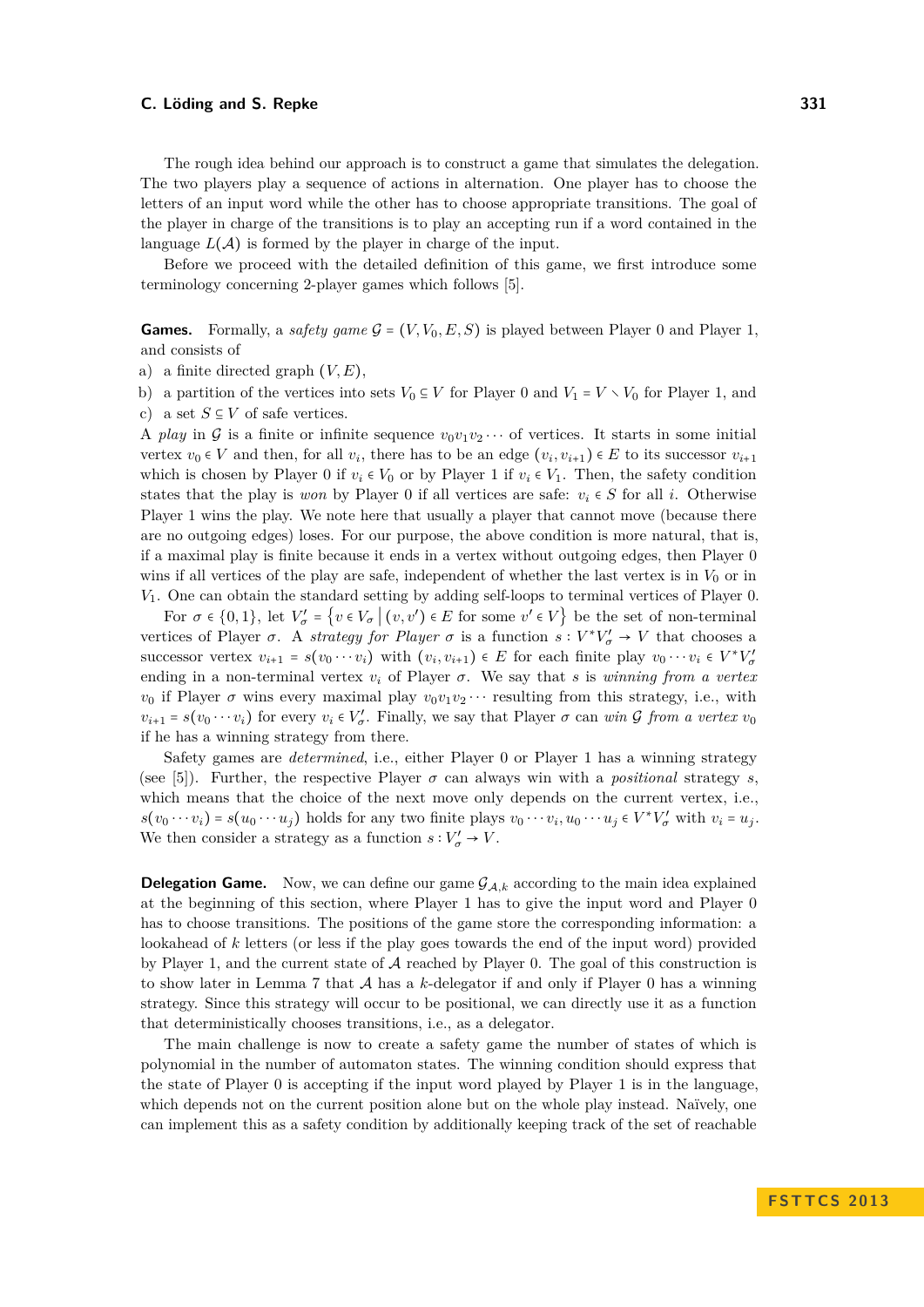states by the input played by Player 1. However, this leads to a blowup that is exponential in the size of the automaton.

To solve this problem, we modify our game in such a way that Player 1 also has to choose a transition for each input, but after Player 0 has chosen one. We show that, since Player 0 has to make the choice of the transition first, the additional information on the transition chosen by Player 1 does not help Player 0 (because basically, Player 0 has to choose a transition according to Lemma [3,](#page-3-1) which only depends on the current state of Player 0). This means that in this modified game, a winning strategy for Player 0 still corresponds to a *k*-delegator.

To summarize, the game  $\mathcal{G}_{A,k}$  goes as follows. First, Player 1 gives the initial content of the lookahead. Then, both players play in alternation. Player 0 chooses a transition for the next input letter. Afterwards, Player 1 also chooses a transition for it and simultaneously removes this input symbol (as both players have just processed it) and appends a new letter to the content of the lookahead, or he does not refill it if the input word should end. Consequently, a game position encodes the content of the lookahead as well as one state for each player. The safety condition for Player 0 now simply states that such vertices have to be avoided, where the state of Player 1 is accepting and the state of Player 0 is non-accepting although the lookahead is empty.

**► Definition 5.** Given an NFA A and  $k \in \mathbb{N}$ , we define the two player safety game  $\mathcal{G}_{4,k} =$  $(V, V_0, E, S)$  as follows:

a)  $V = \{\top\} \cup \left( \{0,1\} \times \Sigma^{\leq k+1} \times Q \times Q \right),$ 

```
(i<sup>nitial vertex and simulation vertices)</sup>
```
- b)  $V_0 = (\{0\} \times \Sigma^{\leq k+1} \times Q \times Q),$
- c)  $E \subseteq V \times V$  containing the following edges: i)  $(⊓, (0, w, q_0, q_0))$  for  $w ∈ \Sigma^{\leq k+1}$ , (initiate buffer) ii)  $((0, aw, q, p), (1, aw, q', p))$  for  $(q, a, q') \in \Delta$  and  $w \in \Sigma^{\leq k}$ ,
	- (Player 0 applying transition) iii)  $((1, aw, q', p), (0, wb, q', p'))$  for  $(p, a, p') \in \Delta$ ,  $w \in \Sigma^k$ , and  $a, b \in \Sigma$ , (Player 1 applying transition, removing leftmost symbol, and refilling lookahead)
	- iv)  $((1, aw, q', p), (0, w, q', p'))$  for  $(p, a, p') \in ∆, w \in \Sigma^{\leq k}$ , and  $a \in \Sigma$ , (Player 1 applying transition and removing leftmost symbol without refilling)
- d)  $S = V \setminus \{(0, \varepsilon, q, p) \mid q \notin F \land p \in F\}.$  (Player 0 has to avoid  $F \times F$ )

The number of vertices of  $\mathcal{G}_{\mathcal{A},k}$  is in  $\mathcal{O}((k+1)\cdot|\Sigma|^{k+1}\cdot|Q|^2)$  which is polynomial in  $|Q|$ and  $|\Sigma|$  for a fixed k. It is easy to see that the game can be constructed in time polynomial in the number of vertices.

**Example 6.** Let us reconsider the NFA  $\mathcal A$  of Example [2.](#page-2-2) A part of the 1-delegator game  $\mathcal{G}_{A,1}$ , that is reachable from the initial vertex  $\tau$ , is depicted in Figure [2,](#page-6-0) in such a way that for Player 1, only one edge is enabled from each vertex whereas for Player 0, all successors are considered. This deterministic choice corresponds to a positional strategy for Player 1. The strategy always forces the play to an unsafe vertex no matter how Player 0 reacts. Hence, it is a positional winning strategy for Player 1 in  $\mathcal{G}_{A,1}$  from  $\top$ . We show next that this is because there exists no 1-delegator for  $A$  (cf. Example [4\)](#page-3-2).

<span id="page-5-0"></span><sup>I</sup> **Lemma 7.** *Player 0 has a positional winning strategy for* <sup>G</sup>A*,k from* <sup>⊺</sup> *iff* <sup>A</sup> *has a <sup>k</sup>lookahead delegator.*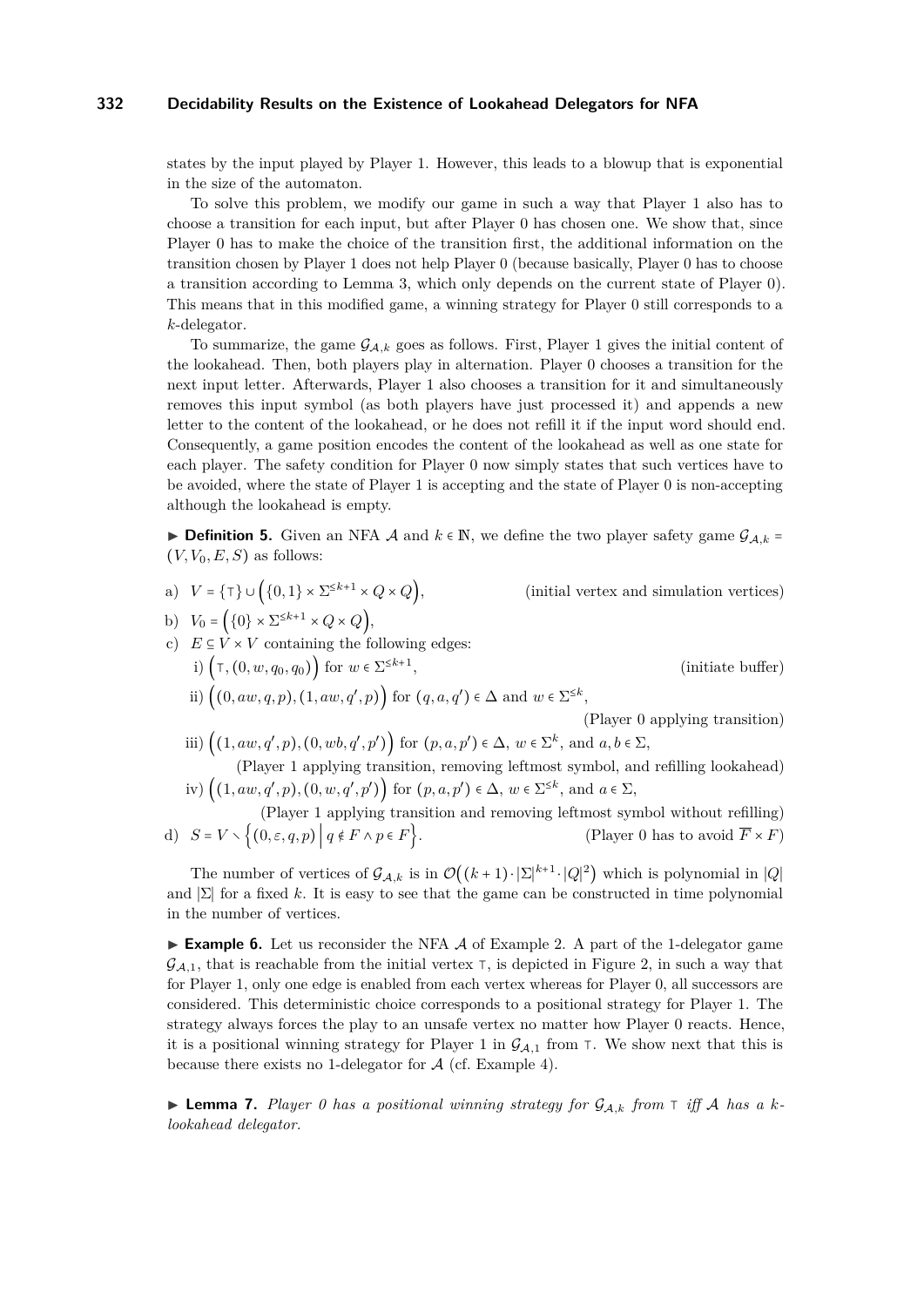<span id="page-6-0"></span>

**Figure 2** The (partial) 1-delegator game  $\mathcal{G}_{A,1}$  showing a positional winning strategy for Player 1 (circled vertices belong to Player 0, boxed ones to Player 1, and doubly circled vertices are unsafe).

**Proof.** The key observation is that for (a strategy of) Player 0, it is not important to known which states Player 1 chooses since Lemma [3](#page-3-1) states that left quotients are important rather than exact states. As long as the property is fulfilled locally, Player 1 can dually be assumed w.l.o.g. to just copy the choices of his opponent.

For the left to right direction, suppose Player 0 has a positional winning strategy *s*. We show the existence of a  $k$ -delegator for  $A$  by proving that the condition from Lemma [3](#page-3-1) is satisfied. For this purpose, let  $Q'$  be the set consisting of all states  $q \in Q$  such that a vertex of the form  $(0, aw, q, q)$ , with  $a \in \Sigma$  and  $w \in \Sigma^k$ , can be reached with *s* for some sequence of moves of Player 1. Since trivially  $q_0 \in Q'$ , it remains to show that for each such vertex, there is a successor  $(1, aw, p, q)$  with  $(aw)^{-1}L_q = w^{-1}L_p$ . Assume, to the contrary, that  $(aw)^{-1}L_q \neq w^{-1}L_p$  for each  $p \in Q$  with  $(q, a, p) \in \Delta$ . Then, no matter which p is chosen by Player 0, there is a word  $v \in (aw)^{-1}L_q \setminus w^{-1}L_p$ , i.e.,  $awv \in L_q$  but  $wv \notin L_p$ . Player 1 can win from  $(1, aw, p, q)$  by continuing to play the word v since there is a sequence of states that accepts *awv* from *q* but none that accepts *wv* from *p*. This contradicts the property that *s* is a winning strategy for Player 0.

For the other direction, suppose  $A$  has a  $k$ -delegator  $f$ . We can naturally use it to define a positional winning strategy  $s: V'_0 \to V$  for Player 0 where  $s(0, aw, q, p) = (1, aw, f(q, aw), p)$ . One can easily see by the construction of  $\mathcal{G}_{\mathcal{A},k}$  and *s* that  $q = f^*(q_0, x)$  holds whenever a terminal vertex  $(0, \varepsilon, q, p)$  is reached after Player 1 has played a complete word  $x \in \Sigma^*$ . Player 0 wins because  $p \in F$  implies  $x \in L$  and hence,  $q \in F$ .

By combining Lemma [7](#page-5-0) with the linear-time determinacy of safety games (see [\[5,](#page-11-5) Theorem 4.1]), we get the main result of this section. Linear-time determinacy means that for the winning player, there exists a positional winning strategy which can be computed in linear time (using a fixed-point algorithm that successively identifies the vertices from which Player 0 is losing, starting with the set of unsafe vertices).

Consequently, the existence of a *k*-lookahead delegator for A can be decided in time  $\mathcal{O}((k+1)\cdot|\Sigma|^{k+1}\cdot|Q|^2)$  for a given NFA  $\mathcal{A} = (Q, \Sigma, \Delta, q_0, F)$  and a positive number k. This yields polynomial running time for a fixed *k* that we consider in this section.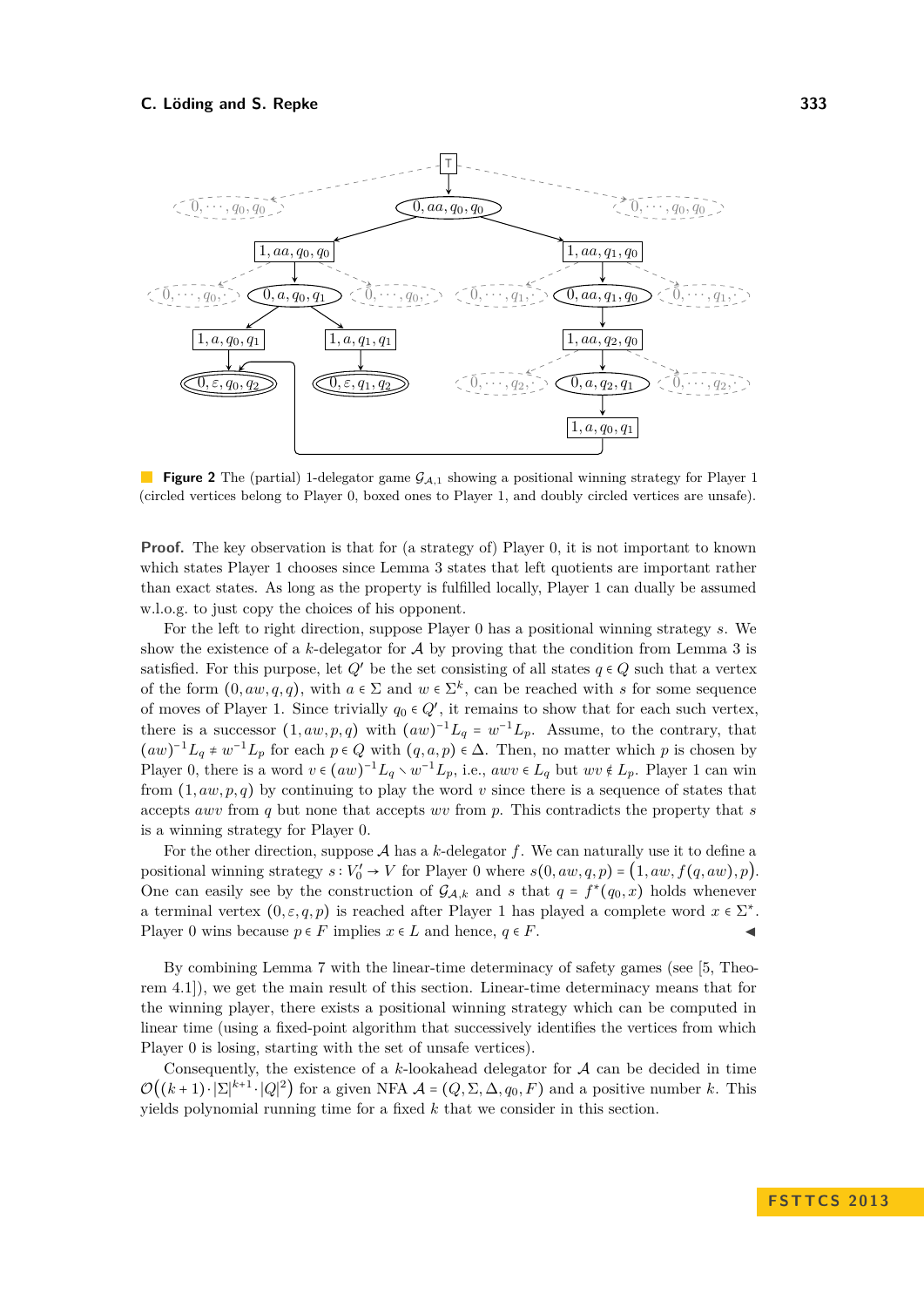$\triangleright$  **Corollary 8.** For each  $k \in \mathbb{N}$ , the problem  $k$ -DELEGATOR can be solved in polynomial time.

This generalizes [\[9,](#page-11-0) Theorem 2] where polynomial time decidability of *k*-Delegator for each fixed *k* is shown for unambiguous NFA.

As explained in Section [1,](#page-0-0) we consider the input to be a single NFA whereas in the original motivation, the input consists of several DFAs. It is shown in [\[7\]](#page-11-6) that the problem 0-Delegator is EXPTIME-complete in the original setting. This is caused by the fact that the construction of a product of the DFAs yields an NFA that is exponentially larger.

# <span id="page-7-0"></span>**4 Given Lookahead**

We now consider the complexity of the problem DELEGATOR, where an NFA and a bound k are given. Note that for deciding whether  $A$  has a  $k$ -lookahead delegator, the game-based approach from the previous section yields an algorithm that runs in time that is doubly exponential in the binary representation of *k*. However, using a different algorithm, we can show that the problem can be solved in polynomial space. The idea of the algorithm is to check whether the property of Lemma [3](#page-3-1) holds. The main problem in checking this condition in polynomial space is that we cannot enumerate all words  $w \in \Sigma^k$  because their length is exponential in the binary representation of *k*.

We therefore first introduce transition profiles, which can be used to circumvent this problem. Intuitively, a transition profile of a word *w* for a given NFA A describes the possible state transformations induced by  $w$  on  $A$ , that is, the transition profile for  $w$  contains all pairs of states  $(p, q)$  such that there is a *w*-labeled path from *p* to *q*.

<span id="page-7-1"></span>► **Definition 9.** For an NFA A and a word  $w \in \Sigma^*$ , we define the *transition profile*  $\Delta_w \subseteq Q^2$ :

| $(q,q) \in \Delta_{\varepsilon}$                                                                                                                                     | for each $q \in Q$ ,                  |
|----------------------------------------------------------------------------------------------------------------------------------------------------------------------|---------------------------------------|
| $(q,p) \in \Delta_a \Leftrightarrow (q,a,p) \in \Delta$                                                                                                              | for each $q, p \in Q, a \in \Sigma$ , |
| $(q, p) \in \Delta_{wa} \Leftrightarrow \exists r \in Q : (q, r) \in \Delta_w$ and $(r, p) \in \Delta_a$ for each $q, p \in Q$ , $a \in \Sigma$ , $w \in \Sigma^*$ . |                                       |

The main idea for checking the condition of Lemma [3](#page-3-1) in polynomial space is to use transition profiles that are induced by words of length *k*, instead of working directly with the words. This is justified by the simple observation that words with the same profile also have the same left quotient.

<span id="page-7-2"></span>► **Lemma 10.** *Let*  $x, y \in \Sigma^*$  *be such that*  $\Delta_x = \Delta_y$ *. Then,*  $x^{-1}L_q = y^{-1}L_q$  *for all*  $q \in Q$ *.* 

**Proof.** A trivial consequence of Definition [9](#page-7-1) is that  $\Delta_{xw} = \Delta_{yw}$  for all  $w \in \Sigma^*$ . Then,

$$
w \in x^{-1}L_q \iff xw \in L_q \iff \exists p \in F : (q, p) \in \Delta_{xw}
$$
  

$$
\iff \exists p \in F : (q, p) \in \Delta_{yw} \iff yw \in L_q \iff w \in y^{-1}L_q.
$$

#### <span id="page-7-3"></span>▶ **Theorem 11.** *The problem* DELEGATOR *is in PSPACE*.

**Proof.** Let an NFA A (with the usual components) and k be given. We show that for each  $Q' \subseteq Q$ , there is a nondeterministic PSPACE algorithm that checks whether the property of Lemma [3](#page-3-1) is satisfied. Savitch's theorem (see [\[8,](#page-11-7) Theorem 7.5]) implies that there is also a deterministic PSPACE algorithm.

So let  $Q' \subseteq Q$  with  $q_0 \in Q$ . The algorithm tests for each q and each a, whether for each word  $w \in \Sigma^k$  there is an *a*-successor *p* of *q* such that  $(aw)^{-1}L_q = w^{-1}L_p$ . As mentioned above, we cannot enumerate all words  $w \in \Sigma^k$  because their length is exponential in the binary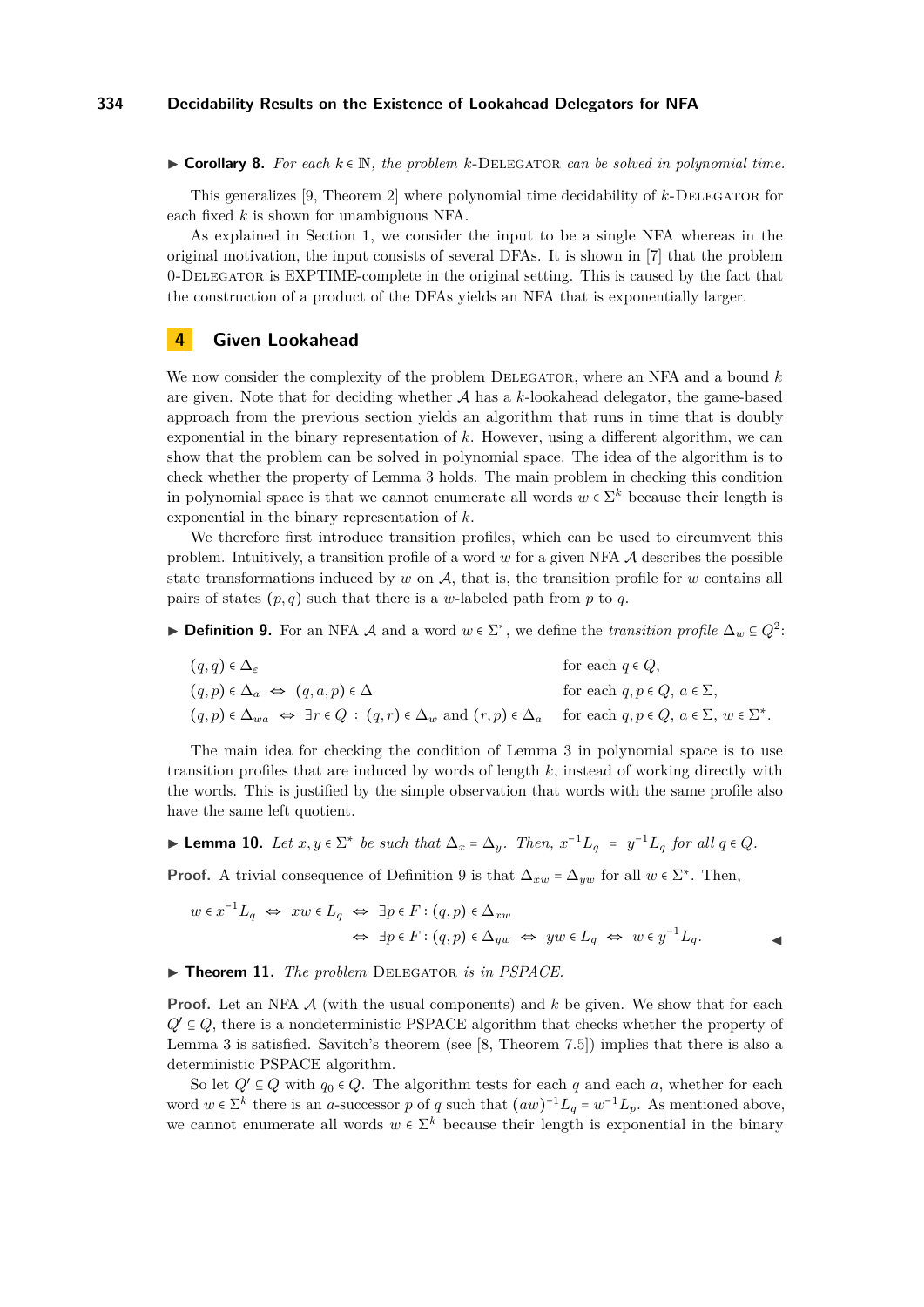### **C. Löding and S. Repke 335**

representation of *k*. Instead, we work with the transition profiles induced by the words *w*. Each such transition profile is of size polynomial in  $A$  and contains sufficient information to test  $(aw)^{-1}L_q = w^{-1}L_p$ . Lemma [10](#page-7-2) allows us to restrict the test to transition profiles, as words with the same transition profile induce the same left quotient.

We now describe the algorithm. Given  $Q'$ ,  $q \in Q'$ , and  $a \in \Sigma$ , the algorithm proceeds as follows. For each transition profile  $\tau \in 2^{Q \times Q}$ :

- a) Check if  $\tau = \Delta_w$  for some word *w* of length *k*. If it is the case, do the following. Otherwise, move on to the next transition profile.
- b) Let  $p_1, \ldots, p_n$  be the *a*-successors of *q* in  $Q'$ . For  $i \in \{1, \ldots, n\}$ , let  $R_i = \{p \in Q | (p_i, p) \in \tau\}$ be the set of states that are reached from  $p_i$  in the profile  $\tau$ . Let  $R = \bigcup_{1 \leq i \leq n} R_i$ . Note that  $L_{R_i} = w^{-1}L_{p_i}$  and  $L_R = (aw)^{-1}L_q$ , where for  $S \subseteq Q$ , we let  $L_S = \bigcup_{s \in S} L_s$ .
- c) Check if there is an index  $i \in \{1, \ldots, n\}$  such that  $L_R = L_{R_i}$ .

If the last test fails (meaning that there is no such index *i*), then *Q*′ does not satisfy the property of Lemma [3.](#page-3-1) If the test passes for all  $q$ , all  $a$ , and all the relevant transition profiles (those passing the first test), then *Q*′ has the desired property and thus, A has a *k*-lookahead delegator.

It remains to verify that the steps of the algorithm can be carried out in polynomial space. The first test uses the idea of checking reachability in a directed graph in logarithmic space. In our setting, we use a counter for counting up to k (note that the number of bits needed for the counter corresponds to the size of the binary representation of  $k$ ), and successively guess *k* steps to reach the transition profile  $\tau$ . That is, we start with the transition profile  $\Delta_{\varepsilon}$  of the empty word. In each step, we guess a letter  $b \in \Sigma$  and extend the current transition profile  $\Delta_v$  to  $\Delta_{vb}$ . After *k* steps, we check whether the resulting profile  $\Delta_w$  is equal to  $\tau$ . At each moment, we only need to store the counter and the intermediate transition profile, which requires polynomial space.

The second step just computes (in LOGSPACE) some sets from the transition profile  $\tau$ .

The third step requires us to test *n* equivalences  $L_R = L_{R_i}$ , where the languages are given by NFAs with the sets  $R$  and  $R_i$  as initial states, respectively. Since equivalence of NFAs can be tested in polynomial space (see  $[1]$ ), this step is also in PSPACE.

<span id="page-8-0"></span>▶ **Theorem 12.** *The problem* DELEGATOR *is PSPACE-complete.* 

**Proof.** The upper bound follows from Theorem [11.](#page-7-3)

For the lower bound, let *M* be some polynomially space bounded Turing machine that solves a PSPACE-hard problem. We show that the word problem for *M* can be reduced to the problem of the existence of a bounded lookahead delegator. The word problem for *M* is to decide for a given word whether *M* accepts *w*, which is clearly PSPACE-hard because *M* solves a PSPACE-hard problem.

Let  $h$  be the polynomial for the space bound of  $M$ . Given a word  $w$ , we construct an NFA A that has a  $(2h(n) + 2)$ -lookahead delegator if M rejects w, where  $n = |w|$ .

As usual, we encode configurations of *M* by words of the form  $\kappa = usv$ , where *uv* is the content of the tape of *M*, and *s* the current control state. The head of *M* in configuration *usv* is on the first position of *v*. We can assume that  $|uv| = h(n)$ . A computation of *M* is then encoded by a word of the form  $\#\kappa_0\#\kappa_1\#\cdots\kappa_\ell\#$ , where  $\kappa_0$  is the initial configuration of *M* on *w*, each  $\kappa_{i+1}$  is the successor configuration of  $\kappa_i$ , and  $\kappa_\ell$  is an accepting configuration.

The core of the reduction is an NFA  $A_w$  that accepts a word if it does *not* encode an accepting computation of *M* on *w* (see [\[1,](#page-11-8) Lemma 10.2] for such a construction for regular expressions instead of NFAs). For this purpose,  $A_w$  uses a product of automata testing the following properties: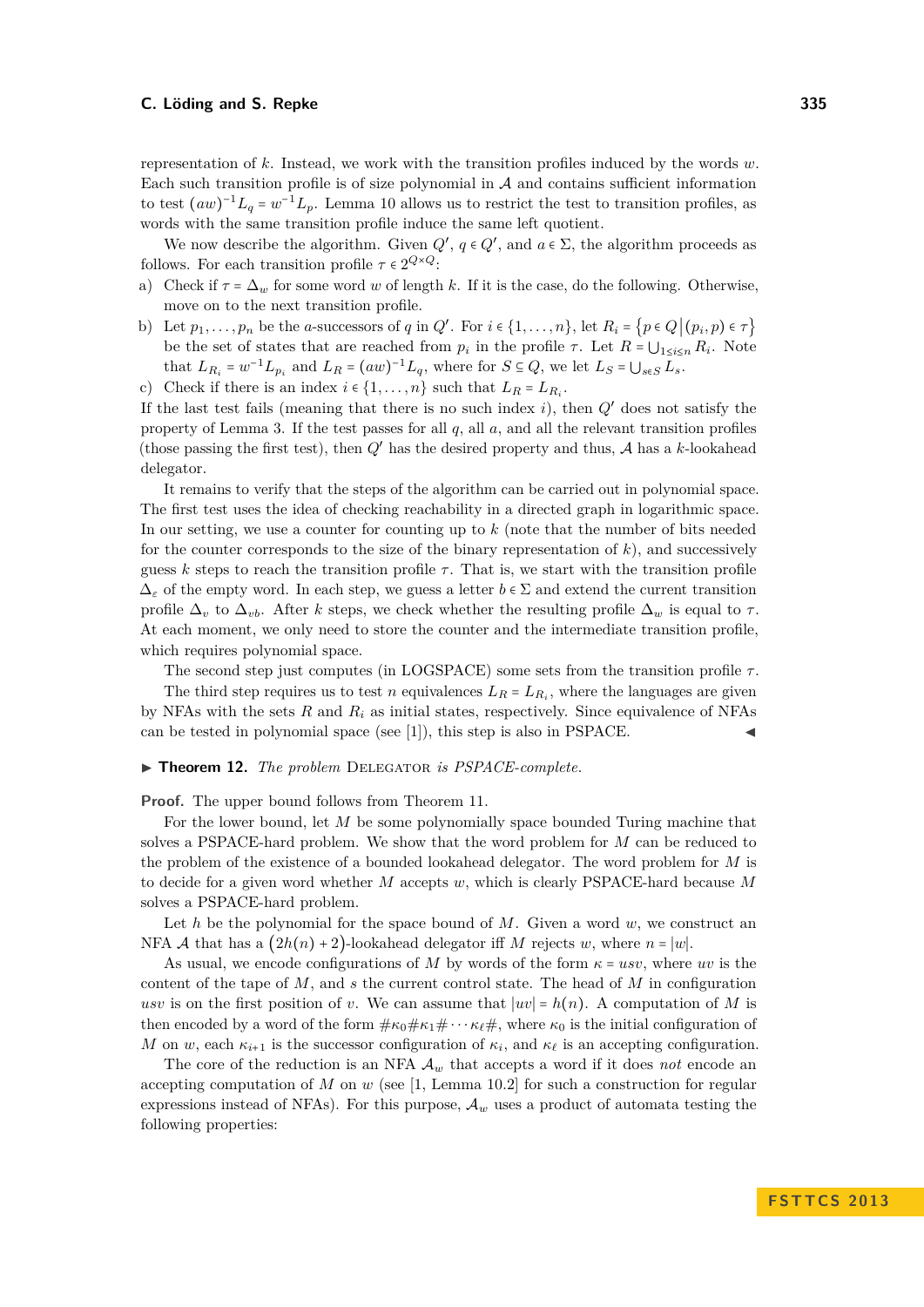- a) The word is not of the required form  $\#\kappa_0\#\kappa_1\#\cdots \kappa_\ell\#\,$  where each  $\kappa_i$  is of the form  $u_i s_i v_i$  with  $|u_i v_i| = h(n)$ .
- b) The first configuration is not the initial configuration of *M* on *w*.
- c) The last configuration is not an accepting configuration.
- d) There is an *i* such that  $\kappa_{i+1}$  is not the *M*-successor configuration of  $\kappa_i$ .

The first three properties can be easily checked by DFAs of size linear in  $h(n)$ . The last property can be checked by an NFA that guesses at some symbol  $#$  that this corresponds to the index *i*, and then guesses a position *j* in  $\kappa_i$  and tests whether  $\kappa_{i+1}$  has been updated in a wrong way at position *j* (to detect this, the three symbols at positions  $j - 1$ ,  $j$ , and  $j + 1$  are sufficient). The size of such an NFA is also linear in  $h(n)$  (it needs to count up to  $h(n)$  for finding the corresponding cell *j* in  $\kappa_{i+1}$ ). All the automata can be constructed in logarithmic space from *M* and *w*. The automaton  $\mathcal{A}_w$  is the product of these four automata that accepts if one of its components accepts. Note that  $\mathcal{A}_w$  has a  $(2h(n)+2)$ -lookahead delegator because it is sufficient to know the next two configurations to decide which transition to take in the NFA for the last property.

Further, note that  $\mathcal{A}_w$  accepts all words if there is no accepting computation of *M* on *w*. And if there is such an accepting computation, then  $A_w$  does not accept the word encoding this computation.

We now embed  $\mathcal{A}_w$  into an NFA  $\mathcal A$  to obtain the desired reduction. Let  $\Sigma$  be the alphabet of  $\mathcal{A}_w$ , and let *X, Y, Z* be new letters. Define the languages

$$
L_1 \coloneqq X^* \cdot L(\mathcal{A}_w) \cdot \{Y, Z\} \text{ and } L_2 \coloneqq X^* \cdot \Sigma^* \cdot \{Y\}.
$$

Note that  $L_2 \subseteq L_1$  iff  $L(\mathcal{A}_w) = \Sigma^*$  iff M rejects w.

We construct A to accept the language  $X \cdot (L_1 \cup L_2)$ . For this purpose, A nondeterministically chooses from its initial state on the first  $X$  to either go to an automaton  $\mathcal{A}_1$  for  $L_1$  or to an automaton  $\mathcal{A}_2$  for  $L_2$ . The automaton  $\mathcal{A}_1$  is a simple extension of  $\mathcal{A}_w$  by an X-loop at the beginning and transitions for processing the last  $Y$  or  $Z$ . The automaton  $\mathcal{A}_2$  just consists of an *X*-loop, followed by a  $\Sigma$ -loop, followed by a transition for *Y* into an accepting state.

Now assume that *M* rejects *w*. Then,  $L_2 \subseteq L_1$ , as noted above, and a lookahead delegator for  $A$  can always choose the transition going to  $A_1$  from the initial state. We already noted that  $\mathcal{A}_w$  has a  $(2h(n)+2)$ -lookahead delegator. Overall, we obtain a  $(2h(n)+2)$ -lookahead delegator for A in this case.

Now assume that *M* accepts *w* and that A has a *k*-lookahead delegator *f* for some *k*. Consider the decision of *f* on the lookahead word  $X^k$ . If *f* moves to  $A_1$ , then pick the word *v* encoding the accepting computation of *M* on *w*, followed by the letter *Y*.  $A_1$  does not accept this word and therefore, *f* cannot be a *k*-lookahead delegator because  $X^k v Y \in L$ .

If *f* moves to  $A_2$ , then consider any word *v* accepted by  $A_w$  followed by *Z*. Then,  $X^k vZ \in L_1$  but  $A_2$  only accepts words ending with *Y*. Hence, also in this case, *f* cannot be a *k*-lookahead delegator.

This shows that A has a *k*-lookahead delegator for some *k* iff *M* rejects *w*. Furthermore, *k* can be chosen as  $2h(n) + 2$ .

We note that in  $[9,$  Theorem 3, it is shown that the problem DELEGATOR for unambiguous NFA is contained in co-NP.

# <span id="page-9-0"></span>**5 Bounded Lookahead**

We now turn to the problem of deciding, given an NFA A, whether there exists a k such that  $A$  has a  $k$ -delegator, that is, we consider the problem BOUNDED-DELEGATOR. We show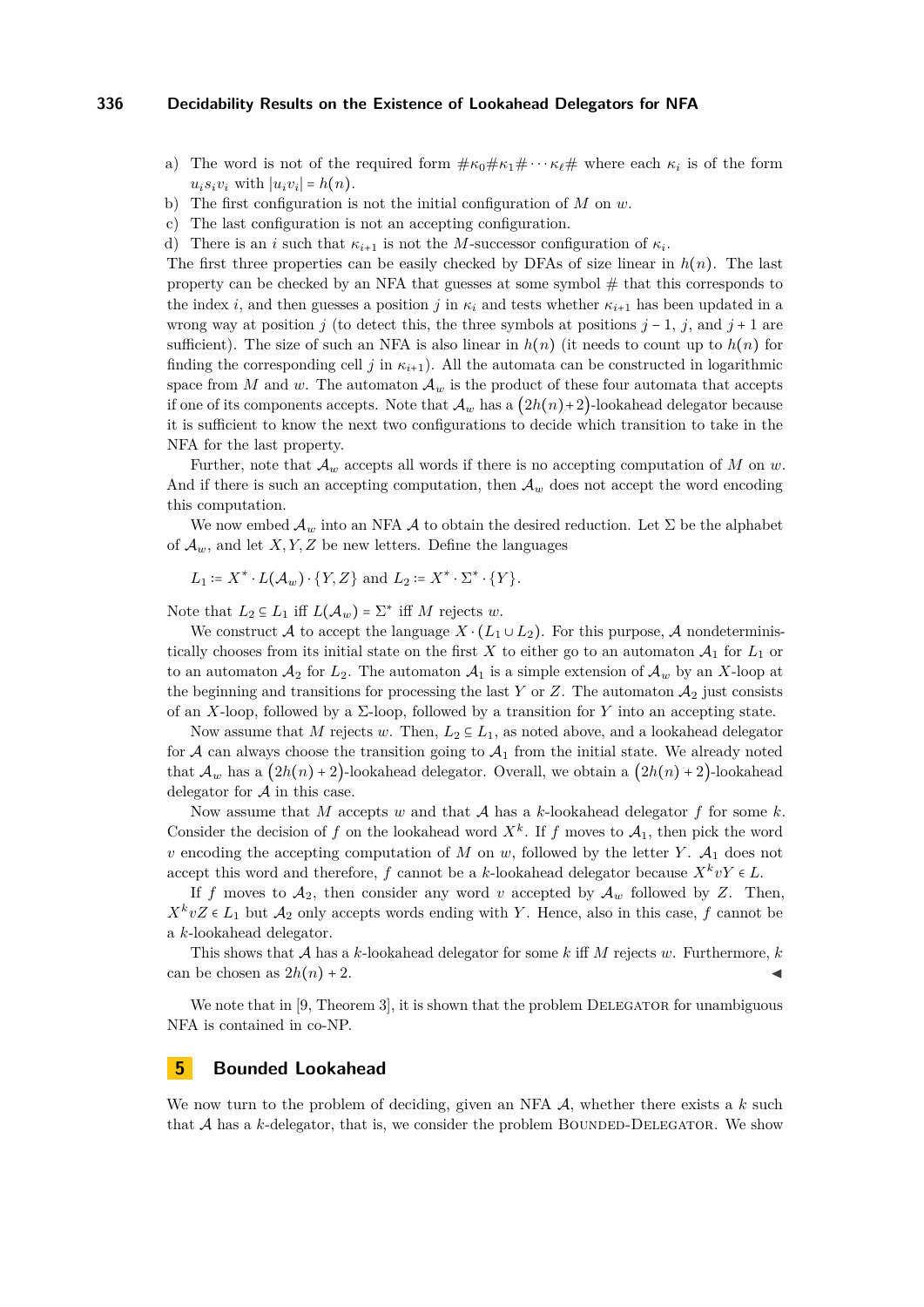### **C. Löding and S. Repke 337**

that if A has some *k*-delegator, then A also has some *K*-delegator for a number *K* that is singly exponential in the size of  $\mathcal{A}$ . In the combination with the results from Section [4,](#page-7-0) we then obtain that BOUNDED-DELEGATOR is PSPACE-complete, too.

The proof showing that there is this bound *K* uses a technique inspired by [\[6\]](#page-11-9), where two player games with lookahead for one of the players are considered. In our setting, the main idea is the following. If the lookahead *K* is big enough, then each word that can occur as lookahead contains an infix that can be pumped such that the considered lookahead word can be extended to a word of length *k* (with *k* and *K* as explained above where we assume w.l.o.g.  $k > K$ ). On this longer lookahead word of length  $k$ , one can query the existing delegator and use the same decision for a delegator with the smaller lookahead *K*.

The required pumping argument that we just mentioned is formalized by an extension of Lemma [10](#page-7-2) where we use transition profiles (cf. Definition [9\)](#page-7-1) again.

<span id="page-10-0"></span>► **Lemma 13.** Let  $x, y, z \in \Sigma^*$  be such that  $\Delta_x = \Delta_{xy}$ . Then,  $(xyz)^{-1}L_q = (xy^iz)^{-1}L_q$  for  $all \, q \in Q \, and \, i \in \mathbb{N}.$ 

**Proof.** An easy induction shows that  $\Delta_{xy} = \Delta_{xy}$ <sup>*i*</sup> for all *i* ∈ N. Consequently,  $\Delta_{xyz} = \Delta_{xy}$ <sup>*i*</sup>z holds and the claim follows directly by Lemma [10.](#page-7-2)

Using a simple counting argument, we can show that each word of a certain length has a decomposition *xyz* as in Lemma [13.](#page-10-0)

<span id="page-10-1"></span>► **Lemma 14.** For the bound  $K = 2^{|Q|^2}$ , each word  $w \in \Sigma^K$  can be decomposed as  $w = xyz$ *with*  $y \neq \varepsilon$  *and*  $\Delta_x = \Delta_{xy}$ *.* 

**Proof.** A word of length  $2^{|Q|^2}$  has  $2^{|Q|^2} + 1$  prefixes. Two different prefixes must have the same transition profile since there are at most  $2^{|Q|^2}$  transition profiles. This implies the existence of the claimed decomposition.

We now combine Lemma [13](#page-10-0) and Lemma [14](#page-10-1) to prove that the bound  $K = 2^{|Q|^2}$  is the maximal "useful" lookahead.

#### ▶ **Theorem 15.** A *has a K-lookahead delegator if it has a bounded lookahead delegator.*

**Proof.** Let f be a *k*-delegator for A where  $k > K$  w.l.o.g. We show that the property on the right hand side of Lemma [3,](#page-3-1) which holds for *k* by assumption, also holds for *K* for the same set  $Q' \subseteq Q$ . To this end, we have to show that for every  $q \in Q'$ ,  $a \in \Sigma$ , and  $w \in \Sigma^K$ , there is some  $p \in Q'$  with  $(q, a, p) \in \Delta$  and  $(aw)^{-1}L_q = w^{-1}L_p$ . We know that there is a decomposition  $w = xyz$  with  $y \neq \varepsilon$  and  $\Delta_x = \Delta_{xy}$ . Choose  $i \in \mathbb{N}$  and a proper prefix  $y'$  of *y* such that  $|xy^iy'| = k$ . Let *y*<sup>*''*</sup> be such that  $y = y'y''$ . Finally, we pick some  $p \in Q'$  with  $(q, a, p) \in \Delta$  such that  $(axy<sup>i</sup>y')<sup>-1</sup>L<sub>q</sub> = (xy<sup>i</sup>y')<sup>-1</sup>L<sub>p</sub>$  the existence of which is guaranteed by Lemma [3](#page-3-1) for *k*-lookahead. With Lemma [13,](#page-10-0) we can now show that the desired property holds for *K*-lookahead:

$$
(axyz)^{-1}L_q = (axy^{i+1}z)^{-1}L_q
$$
 (Lemma 13)  
\n
$$
= (axy^{i}y'y''z)^{-1}L_q
$$
 (y = y'y'')  
\n
$$
= (y''z)^{-1}((axy^{i}y')^{-1}L_q)
$$
 (composition of left quotients)  
\n
$$
= (y''z)^{-1}((xy^{i}y')^{-1}L_p)
$$
 (Lemma 3 for k-lookahead)  
\n
$$
= (xy^{i}y'y''z)^{-1}L_p
$$
 (composition of left quotients)  
\n
$$
= (xy^{i+1}z)^{-1}L_p
$$
 (composition of left quotients)  
\n
$$
(y = y'y'')
$$
  
\n
$$
(y = y'y'')
$$
 (Lemma 13)